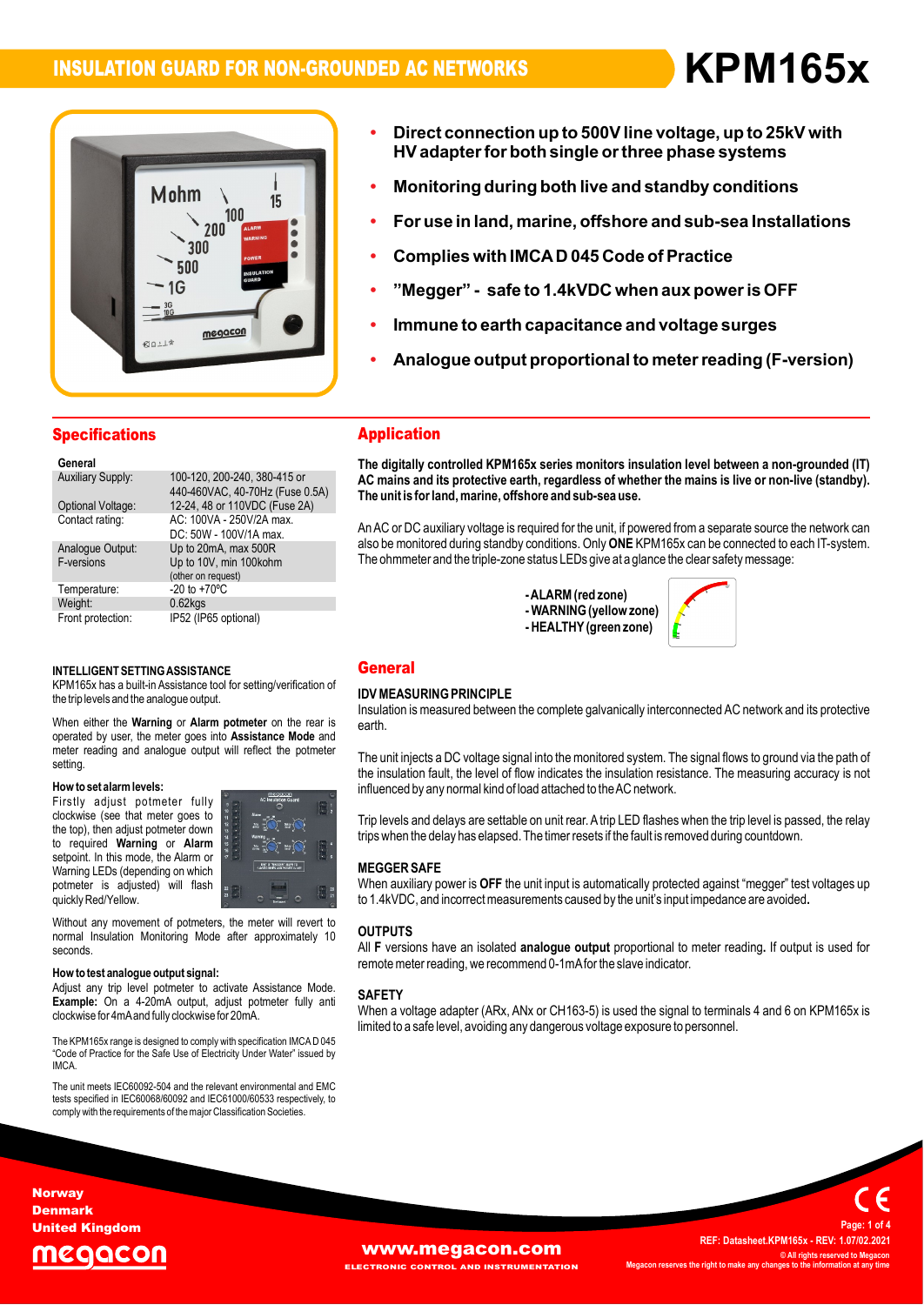### KPM165H & KPM165HF - KPM165HG & KPM165HGF Start**.**KPM165H & KPM165HF - KPM165HG & KPM165HG & KWASHEF<br>Start of monitoring has a 30 secs delay. This unit is for marine, offshore, sub-sea and ocean floor use. It has

exact to the section of the section of the total of the section of the section of the section of insulation at<br>a wide measuring range in order to detect degradation of insulation at its origin. An important feature is the Start of monitoring has a 50 secs delay. This unit is for manne, onshore, sub-sea and ocean noor use. It has<br>a wide measuring range in order to detect degradation of insulation at its origin. An important feature is the<br>un a wide measuring range in order to detect degradation of insulation at its origin. An important feature is the

unit s'unique innibit iunction, controlleu by the Load Distortion and Earth-capacitance Detector (LDED).<br>The LDED function differentiates between a true (resistive) or a false (capacitive) drop in insulation reading. The **LDED** function differentiates between a true (resistive) or a false (capacitive) drop in insulation reading,<br>and will maintain reliable and accurate insulation monitoring even if load switching or a maior change in lo The **LDLD** function differentiates between a true (resistive) or a faise (capacitive) drop in insulation reading,<br>and will maintain reliable and accurate insulation monitoring even if load switching or a major change in lo and will mailitail reliable and accurate insulation monitoring even in load switching or a major change in load<br>spread capacitance cause meter indication to drop **below** set relay trip levels. This situation may occur due<br> spread capacitance cause meter indication to drop **below** set relay trip levels. This situation may occur due<br>to the latent high RC product at the high end part of the measuring range. The LDED will then momentarily<br>inhibi inhibit all monitoring functions, freeze operation of meter, lamp display, alarm relays and analogue output for<br>duration of a monitoring irregularity.

auration or a monitoring irregularity.<br>The unit will restore normal operation at the moment meter deflection rises **above** set alarm trip levels. **The** LDED function has minimum 5 secs detection time for any insulation fault. **hasminimum5 secs detection time for any insulation fault.**

Direct connection up to 500V line voltage. Up to 25kV via HV adaptor ARx, ANx and CH163-5 series.



# KPM165G1 & KPM165GF1 - KPM165L1 & KPM165LF1 Start ofmonitoring has <sup>a</sup> <sup>30</sup> secs delay This unit is for marine, offshore, sub-sea and ocean floor use. It has <sup>a</sup>**.**

with the second of the second to detect the second to detect the second to detect the second floor use. It has<br>a wide measuring range in order to detect degradation of insulation at its origin. An important feature is the Start of monitoring has a 50 secs delay. This unit is for manne, offshore, sub-sea and ocean hoor use. It has<br>a wide measuring range in order to detect degradation of insulation at its origin. An important feature is the<br>u unit's unique inhibit function, controlled by the Load Distortion and Earth-capacitance Detector (LDED).

The LDED function differentiates between a true (resistive) or a false (capacitive) drop in insulation reading, The LDED function differentiates between a true (resistive) or a false (capacitive) drop in insulation reading,<br>and will maintain reliable and accurate insulation monitoring even if load switching or a major change in load and will mailmail i reliable and accurate insulation monitoring even if ioad switching or a major change in load<br>spread capacitance cause meter indication to drop **below** set relay trip levels. This situation may occur due to the latent high RC product at the high end part of the measuring range. The LDED will then momentarily inhibit all monitoring functions, freeze operation of meter, lamp display, alarm relays and analogue output for<br>duration of a monitoring irregularity.

uurauon or a monitoning in egulanty.<br>The unit will restore normal operation at the moment meter deflection rises **above** set alarm trip levels. **The** LDED function has minimum 5 secs detection time for any insulation fault. **hasminimum5 secs detection time for any insulation fault.**

Direct connection up to 500V line voltage. Up to 25kV via HV adaptor ARx, ANx and CH163-5 series.

### Output diagram



The MEGACON policy is one of continuous improvement, consequently<br>equipment supplied may vary in detail from this publication.

# **Description**<br>Scale of the Contract of Contract of the Contract of the Relay Operation

**Warning** range: 10kΩ-500MΩ - ∞ (>2GΩ)

|                       | Warning |        | Alarm | <b>Fail Safe</b>               |                   | Latch                                       |
|-----------------------|---------|--------|-------|--------------------------------|-------------------|---------------------------------------------|
| R <sub>1</sub>        |         |        |       |                                |                   |                                             |
| R <sub>2</sub>        |         |        |       |                                |                   |                                             |
| R <sub>3</sub>        |         |        |       |                                |                   |                                             |
| Model<br>KPM165H      | Latch   | Output |       | <b>Adjustments</b><br>WARNING: | <b>Trip level</b> | Delay<br>$10k\Omega - 400M\Omega$ 0-30 secs |
| KPM165HF<br>KPM165HG* | x       |        |       | ALARM:                         |                   | 10kQ-400MQ 0-30 secs                        |
| KPM165HGF*            |         |        |       |                                |                   |                                             |



| Value (scale)      | mA output |
|--------------------|-----------|
| $10k\Omega$        | 20.00mA   |
| 1MQ                | 14.84mA   |
| 10MQ               | 12.28mA   |
| 40MO               | 10.57mA   |
| 100MQ              | 8.63mA    |
| 200MQ              | 6.64mA    |
| 300MQ              | 4.93mA    |
| 500MQ              | 4.20mA    |
| Open $(>2G\Omega)$ | 4.00mA    |

**10kMohm**Range



# **Description**<br>Scale of the Contract of Contract of the Contract of the Relay Operation

**Warning** range: 500kΩ-5GΩ - ∞ (>6GΩ)

|                    |            |        | $O(X) = 200$ $100$ $100$ $100$ $100$ $100$ |                                |                   |                       |                    |
|--------------------|------------|--------|--------------------------------------------|--------------------------------|-------------------|-----------------------|--------------------|
|                    | Warning    |        | Alarm                                      | <b>Fail Safe</b>               |                   |                       | Latch              |
| R <sub>1</sub>     |            |        |                                            |                                |                   |                       |                    |
| R <sub>2</sub>     |            |        |                                            |                                |                   |                       | $\star$            |
| R <sub>3</sub>     |            |        |                                            |                                |                   |                       |                    |
| Model<br>KPM165G1* | Latch<br>χ | Output |                                            | <b>Adiustments</b><br>WARNING: | <b>Trip level</b> | $500k\Omega-3G\Omega$ | Delay<br>0-30 secs |
| KPM165GF1*         | x          | χ      |                                            | ALARM:                         |                   | $500k\Omega-3G\Omega$ | $0-30$ secs        |
| <b>KPM165L1</b>    |            |        |                                            |                                |                   |                       |                    |
| <b>KPM165LF1</b>   |            | χ      |                                            |                                |                   |                       |                    |

**Sectors show areas of settings:<br><b>areas of settings:**<br>s alarm trip zone **-** Indicates alarm trip zon mended areas or settings:<br>- Indicates alarm trip zone<br>- Indicates warning trip zone<br>- Indicates healthy zone

# Output table**(example for4-20mA)** Range

| Value (scale)        | mA output |
|----------------------|-----------|
| 500 $k\Omega$        | 20.00mA   |
| 40MQ                 | 15.18mA   |
| 70MQ                 | 12.28mA   |
| 150MΩ                | 10.57mA   |
| 300MΩ                | 8.63mA    |
| 500MQ                | 6.64mA    |
| 1G <sub>O</sub>      | 4.93mA    |
| 5G <sub>O</sub>      | 4.20mA    |
| Open (>6G $\Omega$ ) | 4.00mA    |

| e | Mohm<br>300<br>500<br><b>SG</b> | 40<br>70<br>150 | 0.5 |  |
|---|---------------------------------|-----------------|-----|--|
|   | $600 + 1%$                      | megacon         |     |  |



**Norway** Denmark United Kingdom

The



**Uniquely MEGACON, simpler it can't be!**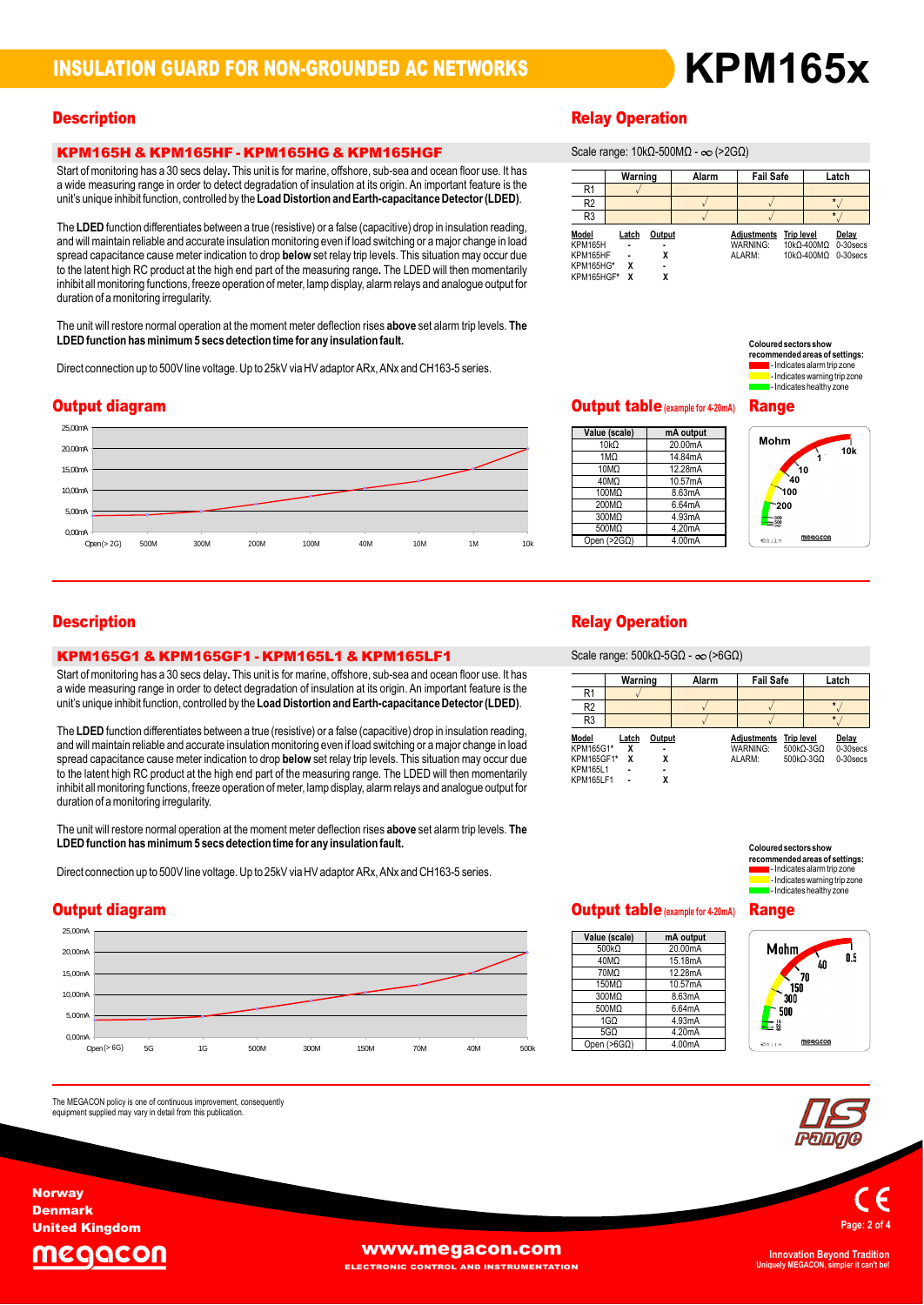# **KPM165x**

### KPM165E1 & KPM165F1 - KPM165N1 & KPM165NF1 Start**.**KPM165E1 & KPM165F1 - KPM165N1 & KPM165NF1<br>Start of monitoring has a 30 secs delay. This unit is for marine, offshore, sub-sea and ocean floor use. It has

**EXPTRE FOULE FOR EXPTRE FOULE FOR THE FRIM FOULE TO A THE FOULE FOR THE FOULE FOR THE STATE OF STATE OF STATE**<br>That different measuring range in order to detect degradation of insulation at its origin. An important featur Start of monitoring has a 50 secs delay. This unit is for marrile, offshore, sub-sea and ocean hoor use. It has<br>a wide measuring range in order to detect degradation of insulation at its origin. An important feature is the unit's unique inhibit function, controlled by the Load Distortion and Earth-capacitance Detector (LDED).

unit s'unique innibit iunction, controlleu by the Load Distortion and Earth-capacitance Detector (LDED).<br>The LDED function differentiates between a true (resistive) or a false (capacitive) drop in insulation reading. The **LDED** function differentiates between a true (resistive) or a false (capacitive) drop in insulation reading,<br>and will maintain reliable and accurate insulation monitoring even if load switching or a maior change in lo The **LDLD** function differentiates between a true (resistive) or a faise (capacitive) drop in insulation reading,<br>and will maintain reliable and accurate insulation monitoring even if load switching or a major change in lo and will mailmail i reliable and accurate insulation monitoring even if ioad switching or a major change in load<br>spread capacitance cause meter indication to drop **below** set relay trip levels. This situation may occur due to the latent high RC product at the high end part of the measuring range. The LDED will then momentarily inhibit all monitoring functions, freeze operation of meter, lamp display, alarm relays and analogue output for<br>duration of a monitoring irregularity.

auration or a monitoring irregularity.<br>The unit will restore normal operation at the moment meter deflection rises **above** set alarm trip levels. **The** LDED function has minimum 5 secs detection time for any insulation fault. **hasminimum5 secs detection time for any insulation fault.**

Direct connection up to 500V line voltage. Up to 25kV via HV adaptor ARx, ANx and CH163-5 series.

### Output diagram



# **Description**<br>Scale of the Contract of Contract of the Contract of the Relay Operation

**Warning** range: 15MΩ-10GΩ - ∞ (>12GΩ)

|                  | Warning |        | Alarm | <b>Fail Safe</b>   |                        | Latch       |
|------------------|---------|--------|-------|--------------------|------------------------|-------------|
| R <sub>1</sub>   |         |        |       |                    |                        |             |
| R <sub>2</sub>   |         |        |       |                    |                        | $\star$     |
| R <sub>3</sub>   |         |        |       |                    |                        | ٠           |
| Model            | Latch   | Output |       | <b>Adjustments</b> | <b>Trip level</b>      | Delay       |
| KPM165E1*        |         |        |       | WARNING:           | $15M\Omega - 5G\Omega$ | 0-30 secs   |
| KPM165F1*        | χ       |        |       | ALARM:             | $15M\Omega - 5G\Omega$ | $0-30$ secs |
| <b>KPM165N1</b>  |         |        |       |                    |                        |             |
| <b>KPM165NF1</b> |         |        |       |                    |                        |             |



# Output table**(example for4-20mA)** Range

| <b>State of the second to result of the second second to the second second second second second second second second second second second second second second second second second second second second second second second s</b> |           |  |  |  |  |  |
|-------------------------------------------------------------------------------------------------------------------------------------------------------------------------------------------------------------------------------------|-----------|--|--|--|--|--|
| Value (scale)                                                                                                                                                                                                                       | mA output |  |  |  |  |  |
| 15MQ                                                                                                                                                                                                                                | 20.00mA   |  |  |  |  |  |
| 100MΩ                                                                                                                                                                                                                               | 15.18mA   |  |  |  |  |  |
| 200MQ                                                                                                                                                                                                                               | 12.28mA   |  |  |  |  |  |
| 300MΩ                                                                                                                                                                                                                               | 10.57mA   |  |  |  |  |  |
| 500MQ                                                                                                                                                                                                                               | 8.63mA    |  |  |  |  |  |
| 1G <sub>0</sub>                                                                                                                                                                                                                     | 6.64mA    |  |  |  |  |  |
| 3G <sub>O</sub>                                                                                                                                                                                                                     | 4.93mA    |  |  |  |  |  |
| $10G\Omega$                                                                                                                                                                                                                         | 4.20mA    |  |  |  |  |  |
| Open $(>12G\Omega)$                                                                                                                                                                                                                 | 4.00mA    |  |  |  |  |  |

Mohm 15  $100$  $\frac{1}{200}$  $300$ 500 1G

menacon

 $\equiv \frac{36}{30}$ 

### **AR14 up to 14kVAC AN14 up to 14kVAC AN25 up to 25kVAC** The**High Voltage Adaptors up to 25kVAC for KPM165x series -AR7 up to 7kVAC AN7 up to 7kVAC High voltage Adaptors up to Zokv**<br>- HV Adaptor for AC Insulation Guards - ARx series, up to 14kV Line Voltage live or non-live (standby) - CHT63-3 Series, up to 5kV Line voltage live or non-live (standby)<br>- ARx series, up to 14kV Line Voltage live or non-live (standby)<br>- ARx series, up to 25kV System Voltage live or non-live (Starpoint/Neutral connection on - Anx series, up to zokv System voltage live or non-live<br>- Creates safety barrier from live HT network to LV swit<br>- Limits measuring output signal to safe levels **-** Creates safety barrier from live HT hetwork to LV switchboard<br>- Limits measuring output signal to safe levels<br>- No restrictions on distance between adapter and LV switchboard **CH163-5 series, up to 5kV Line Voltage live or non-live (standby) -**- Hv Adaptor for AC insulation Guards<br>- CH163-5 series, up to 5kV Line Voltage live or non-live (standby)<br>- ARx series. up to 14kV Line Voltage live or non-live (standby) 690VAC. These adapters are a passive low-pass filter for use in 50, 60 or 400Hz networks, and is potted in polyurethane. osovAC. These adapters are a passive low-pass lilter for use in 50, 60 or 400Hz networks, and is potted in polyuretriane.<br>These units includes high inductance reactance modules, connected in a special configuration to avoi hese units includes high inductance reactance modules, connected in a special configur.<br>high AC suppression of its signal output to very low, safe levels, under all conditions. Caution Terminal 1must be disconnected during "megger" test. - No restrictions on distance between adapter and LV switchboard<br>Voltage Adaptors ARx, ANx and CH163-5 are used together with Insulation Guard KPM165x when the monitored line voltage is higher than<br>690VAC. These adapters a C. These adapters are a passive low-pass lilter for use in 50, 60 or 400Hz networks, and is potted in polyuretriane.<br>units includes high inductance reactance modules, connected in a special configuration to avoid DC satur a high AC suppression of its signal output to very low, safe levels, under all conditions. **up to 6,6kVAC CH163-5up to 5kVAC**

The MEGACON policy is one of continuous improvement, consequently<br>equipment supplied may vary in detail from this publication.





**Norway** Denmark United Kingdom



ELECTRONIC CONTROL AND INSTRUMENTATION

**Uniquely MEGACON, simpler it can't be!**